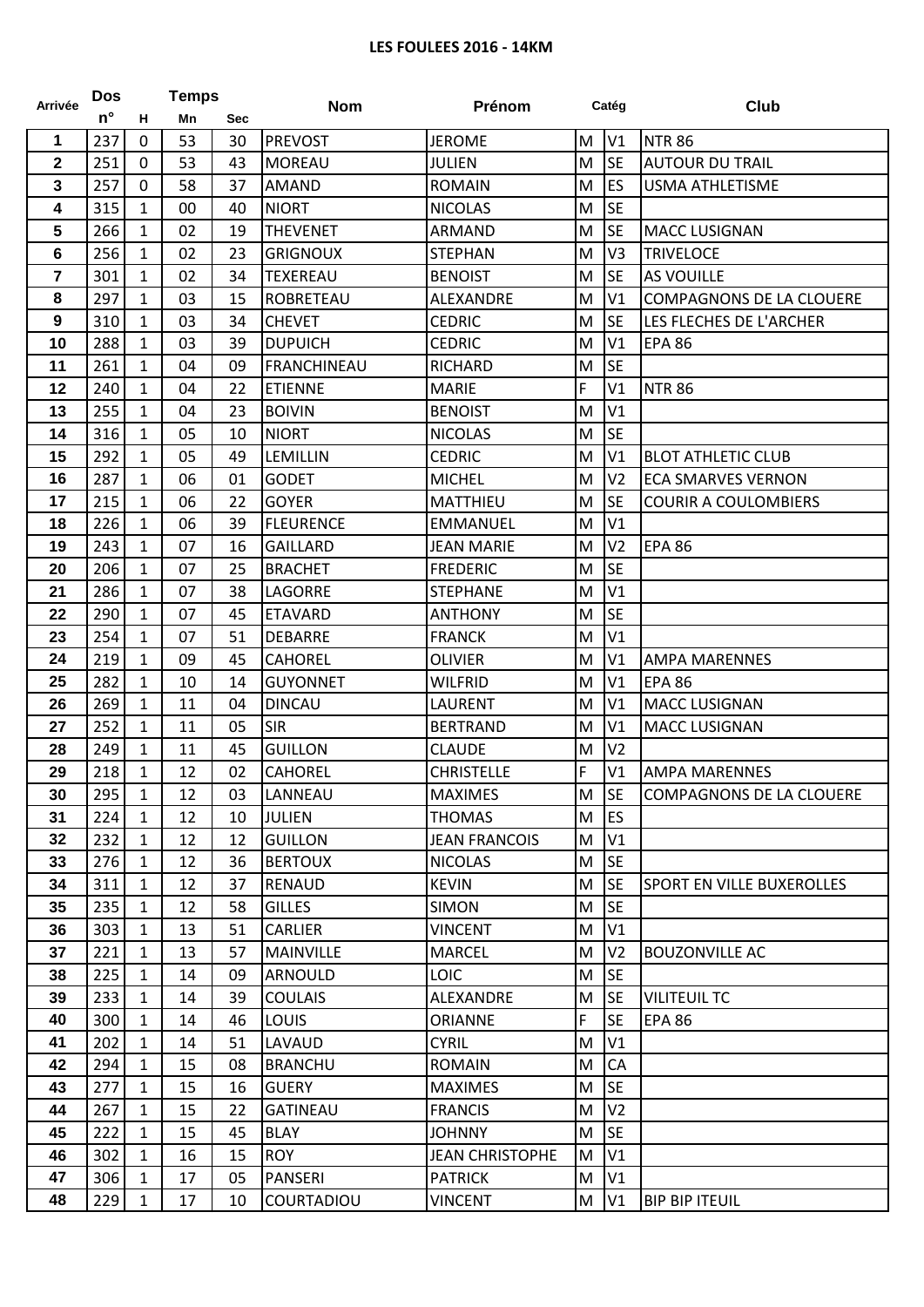## **LES FOULEES 2016 - 14KM**

| 49 | 203 | 1            | 17 | 13 | <b>PAIN</b>             | <b>THIERRY</b>         | M | V <sub>2</sub> |                                 |
|----|-----|--------------|----|----|-------------------------|------------------------|---|----------------|---------------------------------|
| 50 | 205 | 1            | 17 | 45 | <b>BOUHET</b>           | <b>PHILIPPE</b>        | M | V <sub>2</sub> | <b>MACC LUSIGNAN</b>            |
| 51 | 264 | 1            | 18 | 11 | <b>RICHARD</b>          | <b>HENRI</b>           | M | V <sub>3</sub> | <b>CA PICTAVE</b>               |
| 52 | 248 | $\mathbf{1}$ | 18 | 17 | PASQUEREAU              | PIERRE                 | M | <b>SE</b>      |                                 |
| 53 | 285 | 1            | 18 | 26 | <b>MARIN</b>            | <b>MICKAEL</b>         | M | <b>SE</b>      |                                 |
| 54 | 223 | 1            | 18 | 34 | <b>BOUTIN</b>           | <b>ALAIN</b>           | M | V <sub>4</sub> | LES GAMBADEURS DE GIVRAY        |
| 55 | 239 | 1            | 19 | 38 | <b>BOURDOIS</b>         | YVONNICK               | M | V <sub>1</sub> |                                 |
| 56 | 212 | 1            | 19 | 40 | <b>ROGEON</b>           | PASCAL                 | M | V <sub>1</sub> | <b>COURIR A COULOMBIERS</b>     |
| 57 | 228 | $\mathbf{1}$ | 19 | 45 | <b>DEVIJVER</b>         | ALEXANDRE              | M | <b>SE</b>      | <b>ASCORI</b>                   |
| 58 | 236 | 1            | 19 | 53 | <b>CHENUT</b>           | <b>CEDRIC</b>          | M | V <sub>1</sub> |                                 |
| 59 | 210 | 1            | 20 | 10 | <b>MARTIN</b>           | <b>PATRICE</b>         | M | V <sub>1</sub> | <b>COURIR A COULOMBIERS</b>     |
| 60 | 208 | 1            | 20 | 11 | <b>MAITRE</b>           | <b>DIDIER</b>          | M | V <sub>2</sub> | <b>COURIR A COULOMBIERS</b>     |
| 61 | 238 | 1            | 20 | 14 | GARREAU                 | <b>PASCAL</b>          | M | V <sub>2</sub> |                                 |
| 62 | 291 | 1            | 20 | 40 | <b>MENU</b>             | <b>CHRISTOPHE</b>      | M | V1             |                                 |
| 63 | 283 | 1            | 20 | 43 | <b>WAINE</b>            | <b>ALICE</b>           | F | ES             | <b>STADE CLERMONTOIS</b>        |
| 64 | 314 | 1            | 20 | 57 | <b>GOUBON</b>           | <b>JULIEN</b>          | M | lse            |                                 |
| 65 | 270 | 1            | 21 | 21 | <b>GASPARD</b>          | <b>MARIE</b>           | F | <b>SE</b>      | <b>EPA 86</b>                   |
| 66 | 242 | 1            | 21 | 31 | <b>AIRAULT</b>          | <b>FRANCOIS XAVIER</b> | M | V <sub>1</sub> |                                 |
| 67 | 298 | 1            | 21 | 46 | <b>ESTEFFE</b>          | <b>CEDRIC</b>          | M | <b>SE</b>      |                                 |
| 68 | 317 | 1            | 21 | 54 | <b>HILAIRET</b>         | <b>AGATHE</b>          | F | JU             | <b>VIVONNES LOISIRS</b>         |
| 69 | 244 | 1            | 22 | 02 | <b>MASSARD</b>          | <b>CHRISTOPHE</b>      | M | V <sub>2</sub> |                                 |
| 70 | 289 | 1            | 22 | 20 | <b>SIMON</b>            | <b>MAGALIE</b>         | F | V <sub>1</sub> | <b>EPA 86</b>                   |
| 71 | 299 | $\mathbf{1}$ | 22 | 47 | <b>JARDIN</b>           | <b>CAROLE</b>          | F | V1             |                                 |
| 72 | 278 | 1            | 23 | 32 | RIVALIERE               | <b>JACKY</b>           | M | V <sub>3</sub> |                                 |
| 73 | 260 | 1            | 23 | 47 | <b>MINARET</b>          | <b>SONNIA</b>          | F | V <sub>1</sub> | <b>COMPAGNONS DE LA CLOUERE</b> |
| 74 | 246 | 1            | 23 | 48 | <b>MARTIN</b>           | <b>REGIS</b>           | M | V <sub>1</sub> | <b>CDLC</b>                     |
| 75 | 245 | 1            | 24 | 20 | <b>BOUTIN</b>           | <b>FREDERIC</b>        | M | V <sub>1</sub> | <b>COMPAGNONS DE LA CLOUERE</b> |
| 76 | 231 | $\mathbf{1}$ | 24 | 34 | <b>AYRAULT</b>          | <b>GREGORY</b>         | M | V <sub>1</sub> |                                 |
| 77 | 230 | 1            | 25 | 31 | <b>THOMINE</b>          | <b>HUGO</b>            | M | lse.           |                                 |
| 78 | 227 | 1            | 25 | 46 | NIBEAUDEAU              | <b>FREDERIC</b>        | M | V <sub>1</sub> |                                 |
| 79 | 258 | 1            | 25 | 49 | LIMOUSIN                | <b>STEPHANIE</b>       | F | V <sub>1</sub> | <b>EPA 86</b>                   |
| 80 | 280 | 1            | 25 | 50 | <b>BAIGUE</b>           | <b>CHRISTIAN</b>       | M | V <sub>3</sub> | <b>EPA 86</b>                   |
| 81 | 273 | 1            | 25 | 51 | LAROCHE                 | <b>GUILLAUME</b>       | M | V1             | <b>EPA 86</b>                   |
| 82 | 307 | 1            | 25 | 52 | <b>HAY</b>              | <b>PIERRE</b>          | M | V <sub>2</sub> | <b>EPA 86</b>                   |
| 83 | 241 | $\mathbf{1}$ | 25 | 53 | <b>HURON</b>            | <b>PIERRE</b>          | M | V <sub>3</sub> | <b>EPA 86</b>                   |
| 84 | 284 | 1            | 25 | 54 | <b>WAINE</b>            | <b>PASCAL</b>          | M | V <sub>2</sub> | <b>EPA 86</b>                   |
| 85 | 213 | 1            | 25 | 55 | <b>PROUST</b>           | <b>LAURENT</b>         | M | V1             | <b>COURIR A COULOMBIERS</b>     |
| 86 | 272 | 1            | 26 | 53 | <b>DROUINEAU</b>        | <b>EDMOND</b>          | M | V <sub>4</sub> |                                 |
| 87 | 211 | 1            | 27 | 31 | <b>ALLAH RABAYE</b>     | <b>FREDDY</b>          | M | <b>SE</b>      | <b>COURIR A COULOMBIERS</b>     |
| 88 | 259 | $\mathbf{1}$ | 29 | 04 | <b>BOULET</b>           | <b>CHRISTOPHE</b>      | M | V <sub>2</sub> | <b>CDLC</b>                     |
| 89 | 309 | $\mathbf{1}$ | 29 | 18 | <b>MELEARD</b>          | <b>EMMANUEL</b>        | M | V1             |                                 |
| 90 | 293 | 1            | 29 | 31 | <b>TACHDJAN-GERVAIS</b> | <b>JACQUELINE</b>      | F | V <sub>1</sub> | <b>AS VOUILLE</b>               |
| 91 | 305 | 1            | 30 | 08 | <b>BLAIZE</b>           | <b>CHRISTIAN</b>       | M | V <sub>2</sub> |                                 |
| 92 | 253 | $\mathbf{1}$ | 30 | 36 | <b>GRATON</b>           | <b>ALIENOR</b>         | F | Jυ             |                                 |
| 93 | 318 | 1            | 32 | 42 | <b>STOECKLIN</b>        | <b>ELIZABETH</b>       | F | <b>SE</b>      |                                 |
| 94 | 234 | 1            | 32 | 53 | <b>RAMAYE</b>           | <b>KATTY</b>           | F | V <sub>1</sub> | <b>VIVONNE LOISIRS</b>          |
| 95 | 262 | $\mathbf{1}$ | 33 | 07 | <b>AUDY</b>             | <b>DANIELLE</b>        | F | V <sub>3</sub> |                                 |
| 96 | 263 | 1            | 33 | 08 | <b>GUILLET</b>          | <b>PATRICK</b>         | M | V <sub>3</sub> |                                 |
| 97 | 265 | 1            | 34 | 09 | COUDOUENT               | <b>JEAN PHILIPPE</b>   | M | V <sub>1</sub> | LES FLECHES DE L'ARCHER         |
| 98 | 312 | 1            | 34 | 33 | <b>GUILLON</b>          | <b>STEPHANE</b>        | M | <b>SE</b>      |                                 |